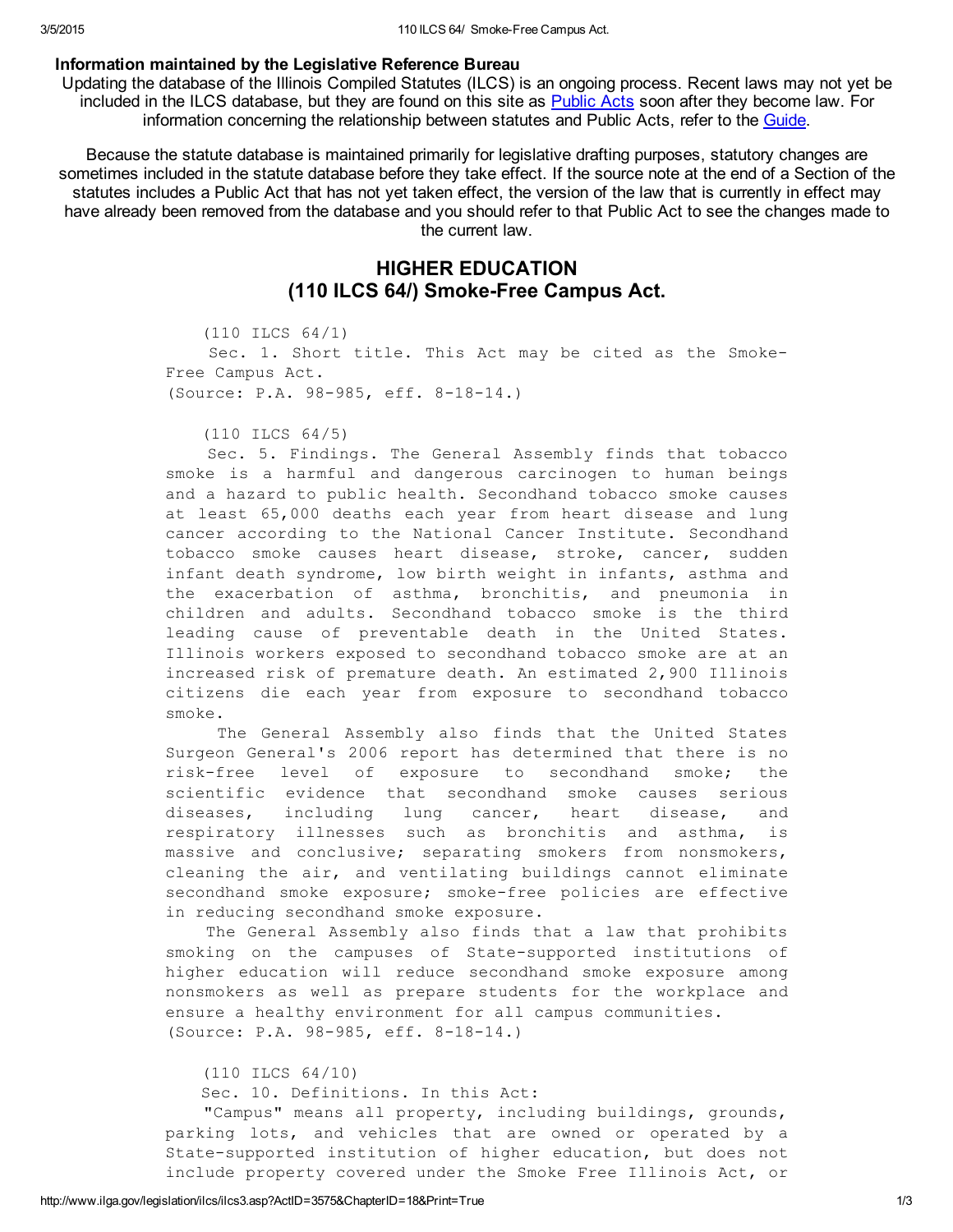enclosed laboratories, not open to the public, in an accredited university or government facility where the activity of smoking is exclusively conducted for the purpose of medical or scientific, health-related research.

"Employee" means an individual who is employed by a Statesupported institution of higher education in consideration for direct or indirect monetary wages or profit.

"Governing authority" means the administrative branch of the State-supported institution of higher education.

"Guest" means a visitor to the campus of a State-supported institution of higher education.

"Smoke" or "smoking" means the carrying, smoking, burning, inhaling, or exhaling of any kind of lighted pipe, cigar, cigarette, hookah, weed, herbs, or other lighted smoking equipment. "Smoke" or "smoking" also includes products containing or delivering nicotine intended or expected for human consumption, or any part of such a product, that is not a tobacco product as defined by Section 321(rr) of Title 21 of the United States Code, unless it has been approved or otherwise certified for legal sale by the United States Food and Drug Administration for tobacco use cessation or other medical purposes and is being marketed and sold solely for that approved purpose. "Smoke" or "smoking" does not include smoking that is associated with a native recognized religious ceremony, ritual, or activity by American Indians that is in accordance with the federal American Indian Religious Freedom Act, Sections 1996 and 1996a of Title 42 of the United States Code.

"Student" means an individual enrolled in a credit or noncredit course at a State-supported institution of higher education.

"State-supported institution of higher education" means the University of Illinois, Southern Illinois University, Chicago State University, Eastern Illinois University, Governors State University, Illinois State University, Northeastern Illinois University, Northern Illinois University, Western Illinois University, and the public community colleges subject to the Public Community College Act.

(Source: P.A. 98-985, eff. 8-18-14.)

(110 ILCS 64/15)

Sec. 15. Prohibitions on smoking.

(a) Beginning on July 1, 2015, smoking is prohibited on each campus of a State-supported institution of higher education. The prohibition set forth in this subsection (a) shall not apply to any instance in which an individual is traveling through or parked on a campus in a vehicle that is not owned by a State-supported institution of higher education.

(b) An individual or campus subject to the smoking prohibitions of this Act may not discriminate or retaliate in any manner against a person for making a complaint of a violation of this Act or furnishing information concerning a violation to a person, campus, or governing authority.

(c) The prohibitions on smoking in this Act must be communicated to all students and employees of State-supported